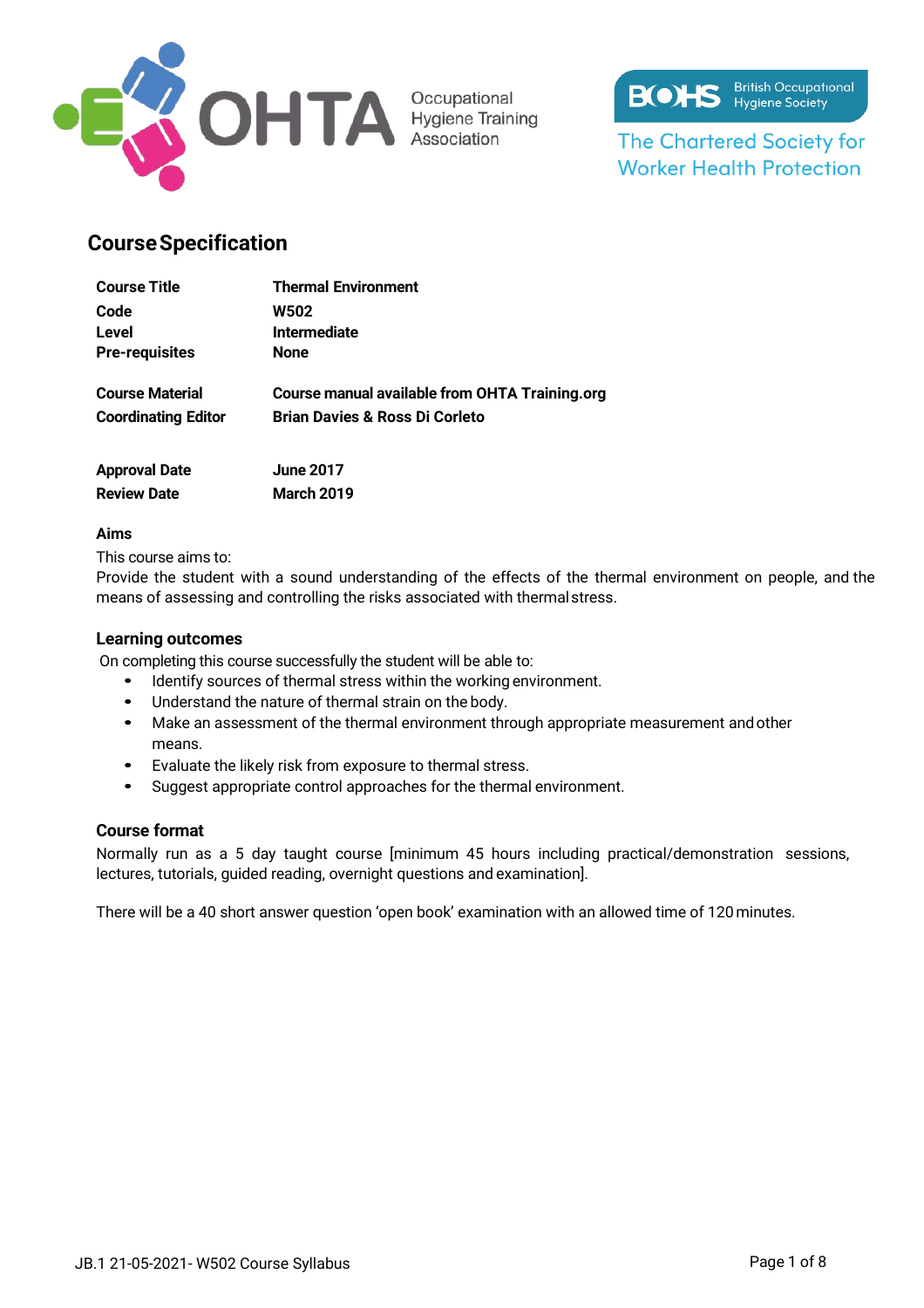#### **Content**

| <b>Topic</b> | Title                                  | <b>Time allocation</b> |
|--------------|----------------------------------------|------------------------|
|              | The Thermal Spectrum                   | 5%                     |
| 2            | Principles                             | 10%                    |
| 3            | <b>Effects of Temperature Extremes</b> | 10%                    |
|              | <b>Thermal Comfort</b>                 | 5%                     |
| 5            | <b>Evaluation of Hot Environments</b>  | 15%                    |
| 6            | <b>Control of Hot Environments</b>     | 15%                    |
|              | <b>Thermal Surveys</b>                 | 10%                    |
| 8            | <b>Evaluation of Cold Environments</b> | 10%                    |
| 9            | <b>Control of Cold Environments</b>    | 15%                    |
| 10           | Approaches to Risk Assessment          | 5%                     |

**Note:** Reference is made to standards and good practice documentation. This may not be the most up-todate relevant publications and is intended as guidance for candidates only.

### **Detailed Course Content**

### **1 The Thermal Spectrum (5%)**

- *1.1 Extreme Temperatures*
	- 1.1.1 Examples of work environments where extreme temperatures can be found.
- *1.2 Moderate Temperatures*
	- 1.2.1 How work in moderate thermal environments can present a risk.

### **2 Principles (10%)**

- *2.1 Heat Stress*
	- 2.1.1 Define heat stress
- *2.2 Heat strain*
	- 2.2.1 Define heat strain
- *2.3 Homeostasis*
	- 2.3.1 Understand the principles of homeostasis<br>2.3.2 Be aware of typical core, muscle and skin
	- Be aware of typical core, muscle and skin temperatures and how they vary with environmental and other conditions
- *2.4 Thermal Regulation including Feedback and Control Mechanisms*
	- 2.4.1 Thermoregulation through a feedback system<br>2.4.2 The role of the hypothalamus
	- The role of the hypothalamus
	- 2.4.3 Thermoreceptors
	- 2.4.4 Control actions such as shivering, vasomotor etc.
- *2.5 Physiological Responses to Hot Environment*
	- 2.5.1 Vasodilation
	- 2.5.2 Sweating
	- 2.5.3 Electrolyte changes
	- 2.5.4 Dehydration
	- 2.5.5 Heart rate
	- 2.5.6 Respiration rate
	- 2.5.7 Other effects
- *2.6 Physiological Responses to Cold Environments*
	- 2.6.1 Vasoconstriction
	- 2.6.2 Shivering
	- 2.6.3 Piloerection
	- 2.6.4 Cold diuresis
	- 2.6.5 Respiration
	- 2.6.6 Heart rate
	- 2.6.7 Dehydration
	- 2.6.8 Psychological
	- 2.6.9 Other
- *2.7 Heat Production and Heat Exchanges with the Surroundings*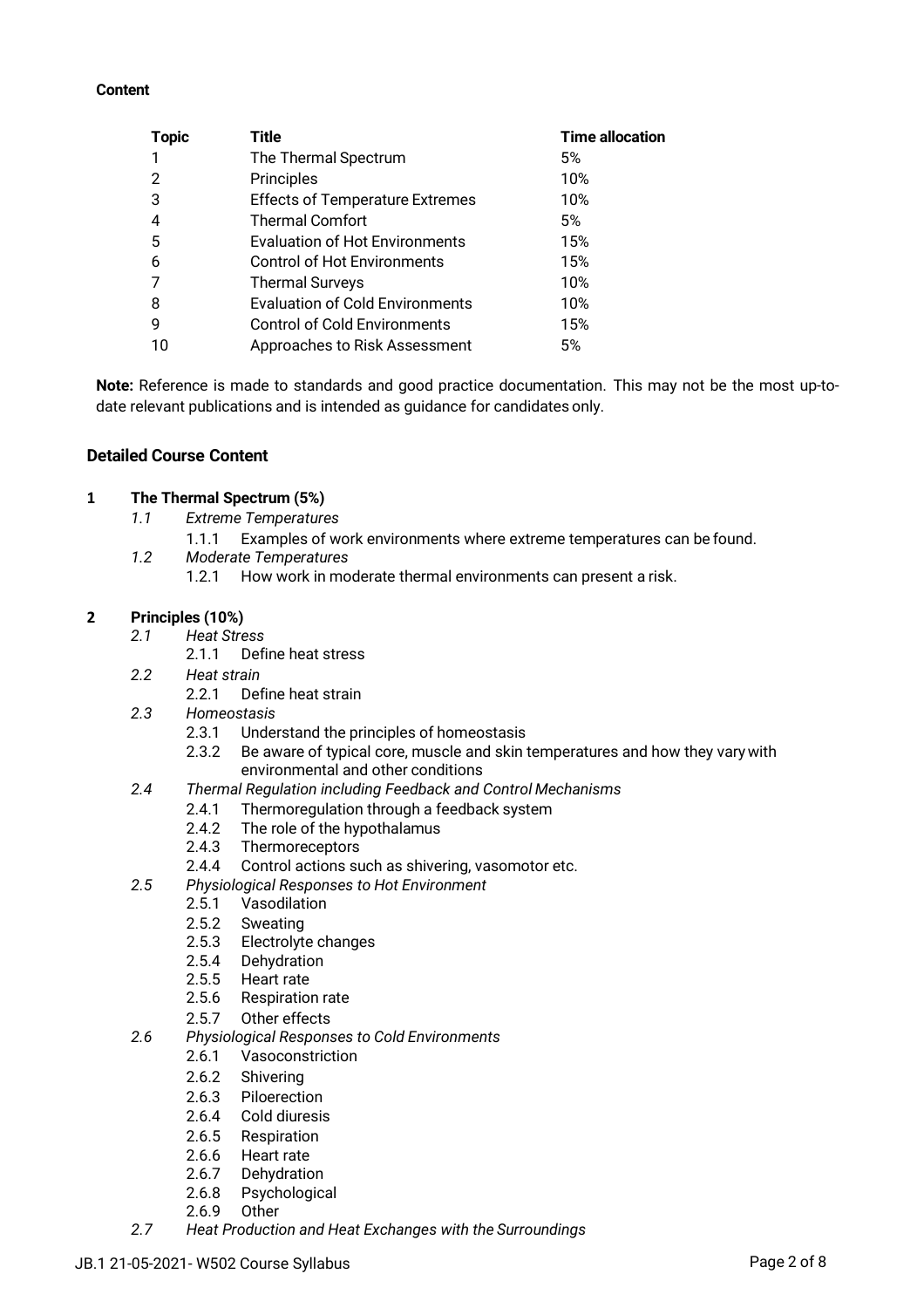- 2.7.1 External heat sources
- 2.7.2 Internal heat sources
- 2.7.3 Basic thermodynamics
- *2.8 The Heat Balance Equation - Definitions of Terms*
	- 2.8.1 The heat balance equation
	- 2.8.2 Definition of terms
- *2.9 Metabolic Heat Production and Efficiency*
	- 2.9.1 Metabolic heat production<br>2.9.2 Typical values of metabolic
	- Typical values of metabolic heat production for different tasks
	- 2.9.3 Work
- *2.10 Sensible Heat Exchanges*
	- 2.10.1 Convection
	- 2.10.2 Radiation
	- 2.10.3 Conduction
- *2.11 Latent Heat Loss*
	- 2.11.1 Evaporative heat loss
- *2.12 Acclimatisation*
	- 2.12.1 Physiological mechanisms

## **3 Effects of Temperature Extremes (10%)**

- *3.1 Effects of Excessive Heat Strain – Hot Environments*
	- 3.1.1 Syncope
	- 3.1.2 Salt balance
	- 3.1.3 Dehydration
	- 3.1.4 Cramps
	- 3.1.5 Hyperpyrexia
	- 3.1.6 Prickly heat
	- 3.1.7 Heat stroke
- *3.2 Effects of Excessive Heat Strain – Cold Environments*
	- 3.2.1 Frostbite
	- 3.2.2 Trenchfoot
	- 3.2.3 Hypothermia
- *3.3 Predisposing Factors*
	- 3.3.1 Age
	- 3.1.2 General health
	- 3.3.3 Weight and physical fitness
	- 3.3.4 Hydration state
	- 3.3.5 Acclimatisation
	- 3.3.6 Alcohol
	- 3.3.7 Drugs
	- 3.3.8 Diet
	- 3.3.9 Fatigue

## **4 Thermal Comfort (5%)**

- *4.1 Thermal Comfort*
	- 4.1.1 What is thermal comfort?
	- 4.1.2 Why thermal comfort can be important
- *4.2 Scales for Subjective Evaluation of Comfort*
	- 4.2.1 Bedford
	- 4.2.2 ASHRAE
- *4.3 Actual Ideal Indoor Environments*
	- 4.3.1 Temperature, humidity and air movement
- *4.4 An Introduction to the Work of Fanger*
	- 4.4.1 Predicted Percentage Dissatisfied (PPD)
	- 4.4.2 Predicted Mean Vote (PMV)
	- 4.4.3 ISO 7730

# **5 Evaluation of Hot Environments (15%)**

- *5.1 The Use of Heat Stress Indices*
	- 5.1.1 Definition of terms and environments where indices can be applied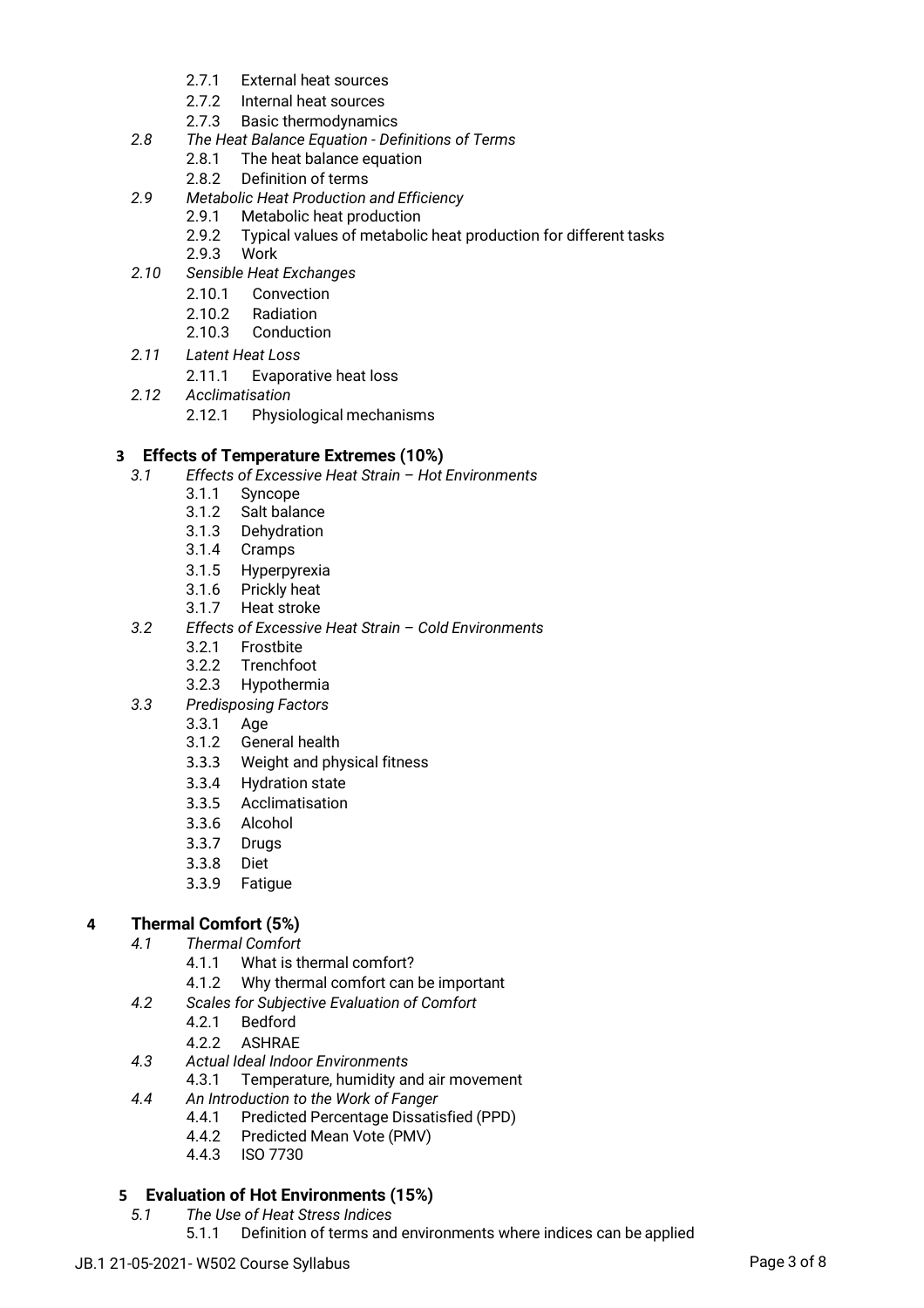- 5.1.2 Effective and Corrected Effective Temperature, WBGT, Heat Stress Index,Required Sweat Rate
- *5.2 Effect of Heat Stress*
	- 5.2.1 Physiological measurements as predictors of heat strain
- *5.3 Effective and Corrective Effective Temperatures*
	- 5.3.1 Application of Basic Effective Temperature (BET) and Corrective Effective Temperature (CET)
- *5.4 Heat Stress Index*
	- 5.4.1 Application of the Heat Stress Index
- *5.5 Required Sweat Rate (PHS)*
	- 5.5.1 Application of the Required Sweat Rate
- *5.6 WBGT*
	- 5.6.1 Application
	- 5.6.2 ISO 7243
	- 5.6.3 Threshold Limit Values of ACGIH

## **6 Control of Hot Environments (15%)**

- *6.1 Personal Factors Mitigating Against 'Hot' Work*
	- 6.1.1 Obesity
		- 6.1.2 Medication
		- 6.1.3 Age
		- 6.1.4 State of acclimatisation
- *6.2 A Simple Introduction to Control by Engineering and OrganisationalMeasures*
	- 6.2.1 Control strategies
	- 6.2.2 Engineering controls
	- 6.2.3 Management controls
	- 6.2.4 Personal protective clothing
	- 6.2.5 Refuges
- *6.3 Hot Surfaces*
	- 6.3.1 Exposure to hot surfaces

## **7 Thermal Surveys (10%)**

- *7.1 Measurement Equipment*
	- 7.1.1 Air temperature
	- 7.1.2 Radiant temperature
	- 7.1.3 Humidity
	- 7.1.4 Air movement
	- 7.1.5 Integrating meters
	- 7.1.6 Personal monitoring
- *7.2 Surveys*
	- 7.2.1 Strategies
- *7.3 Assessment of the Degree of Risk*
	- 7.3.1 Use of measurement data.

## **8 Evaluation of Cold Environments (10%)**

- *8.1 Assessment Indices*
	- 8.1.1 Wind chill index
		- 8.1.2 Equivalent chilling temperature
		- 8.1.3 IREQ
		- 8.1.4 ACGIH TLV Standards

## **9 Control of Cold Environments (15%)**

- *9.1 Personal Factors*
	- 9.1.1 Heart and lung conditions
	- 9.1.2 Circulatory problems
- *9.2 Engineering Controls*
	- 9.2.1 Wind barriers
	- 9.2.2 Refuges
- *9.3 Management Controls*
	- 9.3.1 Monitoring
	- 9.3.2 Work rest regimes/warming regimes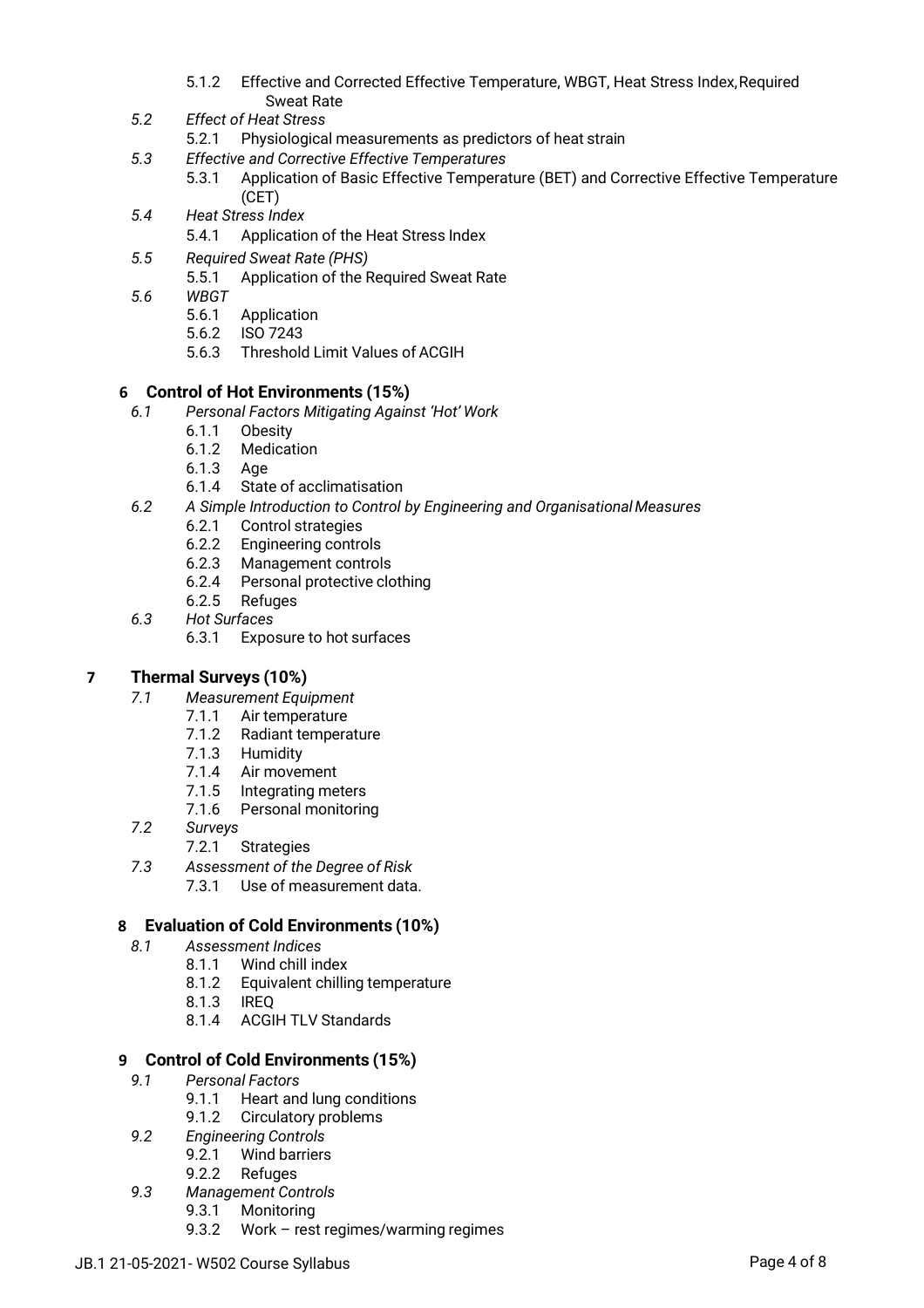- *9.4 Clothing*
	- 9.4.1 Clothing insulation and clo values
	- 9.4.2 Wind proofing
	- 9.4.3 Water proofing
	- 9.4.4 Gloves
	- 9.4.5 Heated clothing

### **10 Approaches to Risk Assessment (5%)**

- *10.1 AIOH Tiered Approach*
	- 10.1.1 Overview and application
	- 10.1.2 Advantages and disadvantages
- *10.2 SA DoMR Code of Practice for an Occupational Health Programme on Thermal Stress*
	- 10.2.1 Overview and application
		- 10.2.2 Advantages and disadvantages
- *10.3 ACGIH Thermal Stress TLVs*
	- 10.3.1 Overview and application
	- 10.3.2 Advantages and disadvantages
- *10.4 Quantitative vs Qualitative Approaches*
- 10.4.1 Quantitative vs Qualitative approaches
- 10.5 *Physiological Assessments*
	- 10.5.1 Physiological Assessments

### **Learning and teaching activities**

| Scheduled contact hours:                                                                   | Lectures                                  | 16 |
|--------------------------------------------------------------------------------------------|-------------------------------------------|----|
| (Note these timings are indicative only)                                                   | Seminars                                  | 4  |
|                                                                                            | <b>Practical Sessions</b>                 | 4  |
|                                                                                            | <b>Tutorials</b>                          | 8  |
|                                                                                            | Examinations (including mock examination) | 5  |
|                                                                                            | Other Scheduled Time                      |    |
|                                                                                            |                                           |    |
| Guided independent study                                                                   | Independent coursework                    | 8  |
| Note: include in guided independent study;                                                 |                                           |    |
| preparation for scheduled sessions, follow up<br>work, wider reading or practice, revision | Independent laboratory work               |    |
|                                                                                            | other non-scheduled time                  |    |
|                                                                                            |                                           |    |
|                                                                                            |                                           |    |
| <b>Total hours</b>                                                                         |                                           | 45 |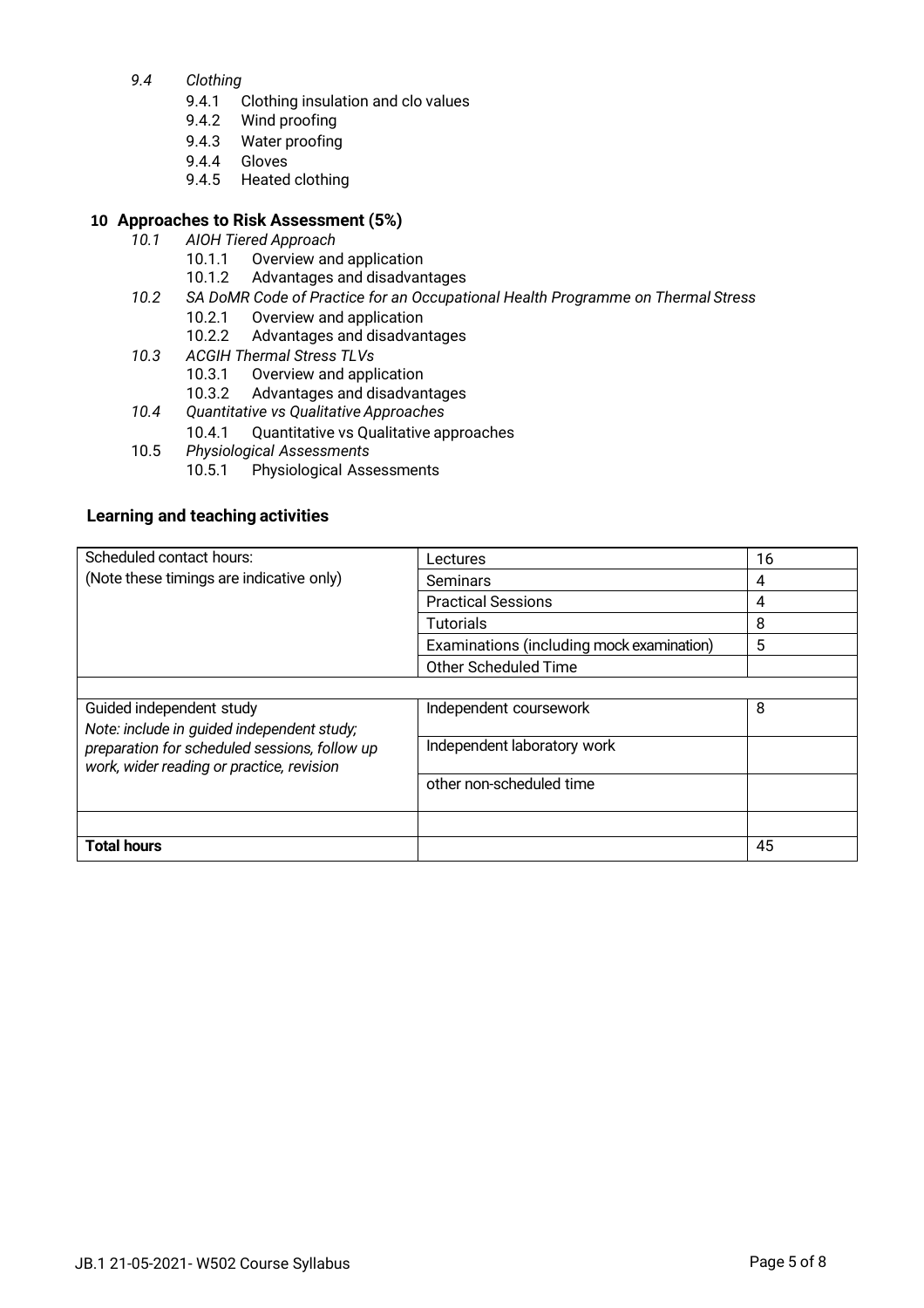## **Assessment details:**

| <b>Methods of Assessment</b> | <b>Practical Assessment</b>                                                                                                                                                                                                                                                                                                                                                                                                                                                                                                                                                                                                                                                                                                                                                                                                                                   | <b>Open Book Examination</b>                                                                                                                                                                                                                                                                                                                                |
|------------------------------|---------------------------------------------------------------------------------------------------------------------------------------------------------------------------------------------------------------------------------------------------------------------------------------------------------------------------------------------------------------------------------------------------------------------------------------------------------------------------------------------------------------------------------------------------------------------------------------------------------------------------------------------------------------------------------------------------------------------------------------------------------------------------------------------------------------------------------------------------------------|-------------------------------------------------------------------------------------------------------------------------------------------------------------------------------------------------------------------------------------------------------------------------------------------------------------------------------------------------------------|
| <b>Grading Mode</b>          | Formative                                                                                                                                                                                                                                                                                                                                                                                                                                                                                                                                                                                                                                                                                                                                                                                                                                                     | Summative                                                                                                                                                                                                                                                                                                                                                   |
| Weighting %                  | <b>NR</b>                                                                                                                                                                                                                                                                                                                                                                                                                                                                                                                                                                                                                                                                                                                                                                                                                                                     | 100                                                                                                                                                                                                                                                                                                                                                         |
| Pass Mark                    | <b>NR</b>                                                                                                                                                                                                                                                                                                                                                                                                                                                                                                                                                                                                                                                                                                                                                                                                                                                     | Set by Examination Board                                                                                                                                                                                                                                                                                                                                    |
| <b>Outline Details</b>       | All candidates must participate in the practical<br>studies and demonstrate the required skills.<br>The studies should be designed by the course<br>tutor(s) to test the basic skill and knowledge of<br>each of the candidates in the techniques in<br>making measurements of conditions for the<br>purpose of assessing the thermal environment.<br>The exercises must, therefore, involve:<br>The setting up and reading of a static wet<br>and dry bulb thermometer and calculation<br>of humidity etc.<br>The set up and use of a whirling hygrometer<br>and a globe thermometer to evaluate a<br>WBGT value.<br>Full details of the practical requirements and the<br>individual candidate reporting forms etc. are<br>available in document BOHS, JB.2 Practical<br>Evaluation Report which is available from<br>www.bohs.org and www.ohtatraining.org | 40 short answer questions to<br>be answered in 120 minutes.<br>The questions require<br>candidates to write short<br>answers which will require<br>no more than the box<br>provided but may include<br>multiple answers. Some<br>questions may require<br>calculations.<br>Students can only refer to<br>the W502 student manual<br>during the examination. |

Is the student required to pass ALL elements of assessment in order to pass the course? Yes

## **Indicative course materials and reading:**

| <b>ISBN</b><br><b>Number</b> | Author      | <b>Date</b> | <b>Title</b>                                                                                                                                                           | <b>Publisher</b>                                                              |
|------------------------------|-------------|-------------|------------------------------------------------------------------------------------------------------------------------------------------------------------------------|-------------------------------------------------------------------------------|
|                              |             |             | W502 Thermal Environment Student Manual.<br>Downloadable for free from www.ohtatraining.org                                                                            | <b>OHTA</b>                                                                   |
|                              | K.C.Parsons | 2014        | Human Thermal Environments: The Effects of Hot,<br>Moderate, and Cold Environments on Human Health,<br>Comfort, and Performance, Third Edition, Taylor and<br>Francis, | Taylor and<br>Francis                                                         |
|                              |             | 2013        | A guide to managing heat stress: Developed for use in<br>the Ausztralian environment.                                                                                  | <b>Australian</b><br>Institute of<br><b>Occupational</b><br><b>Hygienists</b> |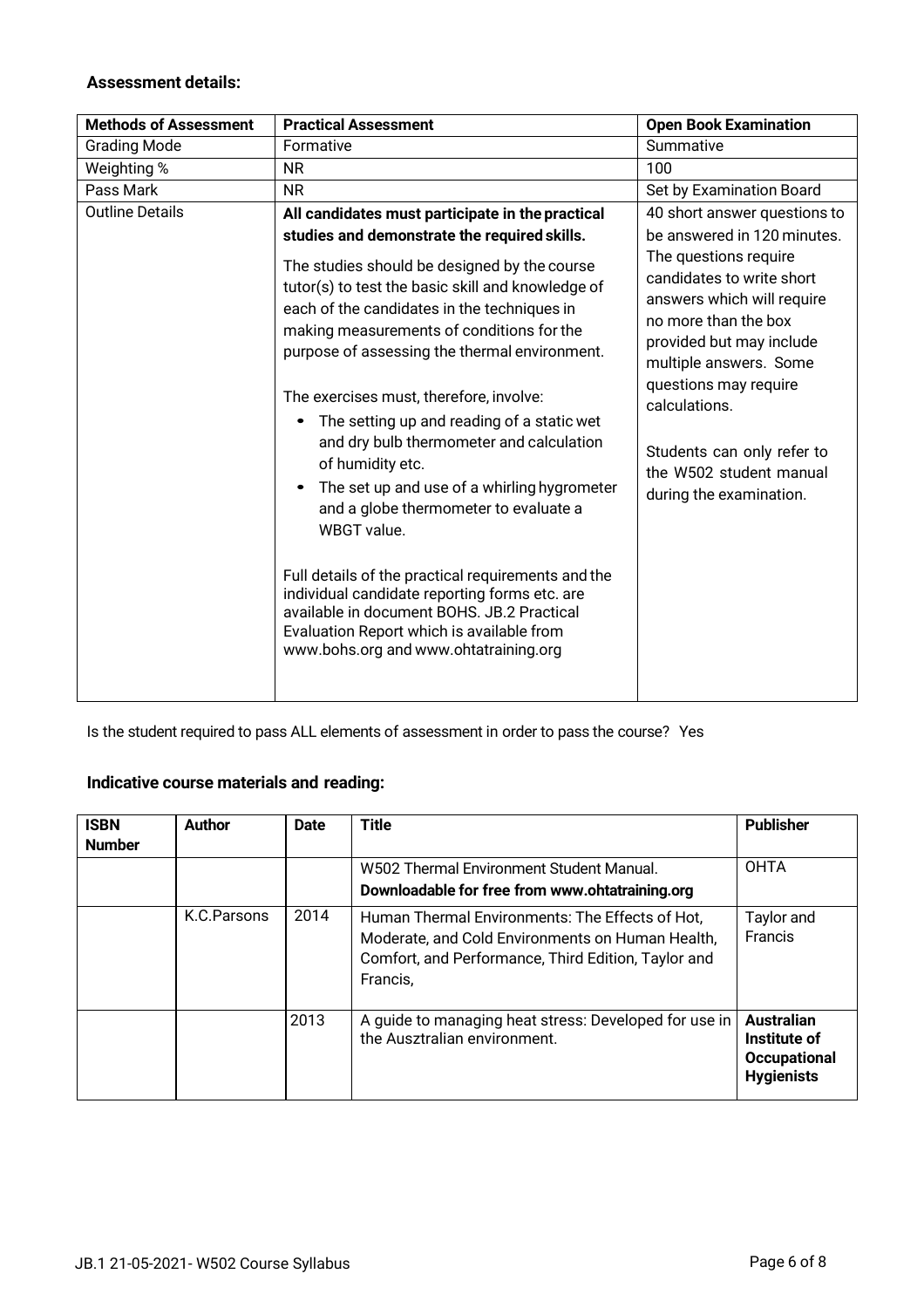|  | 2015 | <b>Guideline for Compilation of a Mandatory Code</b><br>of Practice for an Occupational Health<br><b>Programme (Occupational Hygiene and Medical</b><br><b>Surveillance) on Thermal Stress</b>                   | Department of<br><b>Mineral</b><br>Resources,<br><b>Republic of</b><br><b>South Africa</b> |
|--|------|------------------------------------------------------------------------------------------------------------------------------------------------------------------------------------------------------------------|--------------------------------------------------------------------------------------------|
|  | 1989 | ISO 7243: 1989 Hot environments - Estimation<br>of heat stress on a working man, based on the<br>WBGT - Index (Wet Bulb Globe Temperature)                                                                       |                                                                                            |
|  | 1998 | BS 7915:1998 Ergonomics of the thermal environment<br>- Guide to design and evaluation of working practices<br>in cold indoor environments                                                                       |                                                                                            |
|  | 2007 | ISO 11079:2007Ergonomics of the thermal<br>environment - Determination and interpretation of<br>cold stress when using required clothing insulation<br>(IREQ) and local cooling effects (IREQ)                   |                                                                                            |
|  | 2005 | ISO 7730:2005 Ergonomics of the thermal<br>environment - Analytical determination and<br>interpretation of thermal comfort using calculation of<br>the PMV and PPD indices and local thermal comfort<br>criteria |                                                                                            |
|  | 1995 | ISO 10551:1995 Ergonomics of the thermal<br>environment - assessment of the influence of the<br>thermal environment using subjective judgment scales                                                             |                                                                                            |
|  | 2001 | ISO 12894:2001 Ergonomics of the thermal<br>environment - Medical supervision of individuals<br>exposed to extreme hot or cold environments                                                                      |                                                                                            |
|  | 2004 | ISO 7933:2004 ISO 7933:2004 Ergonomics of the<br>thermal environment - Analytical determination<br>and interpretation of heat stress using calculation<br>of the predicted heat strain                           |                                                                                            |
|  | 2000 | BS 7963:2000 Ergonomics of the thermal<br>environment - Guide to the assessment of heat<br>strain in workers wearing personal protective<br>equipment                                                            |                                                                                            |
|  | 1998 | ISO 7726: 1998Ergonomics of the thermal<br>environment - Instruments for measuring physical<br>quantities                                                                                                        |                                                                                            |
|  | 2004 | BS EN 14058 Protective clothing garments for<br>protection against cool environments                                                                                                                             |                                                                                            |
|  | 2004 | ISO 15265:2004 Ergonomics of the thermal<br>environment - Risk assessment strategy for the<br>prevention of stress and discomfort in thermal working<br>conditions                                               |                                                                                            |
|  | 2006 | BS EN 511: 2006 Protective Gloves Against Cold                                                                                                                                                                   |                                                                                            |